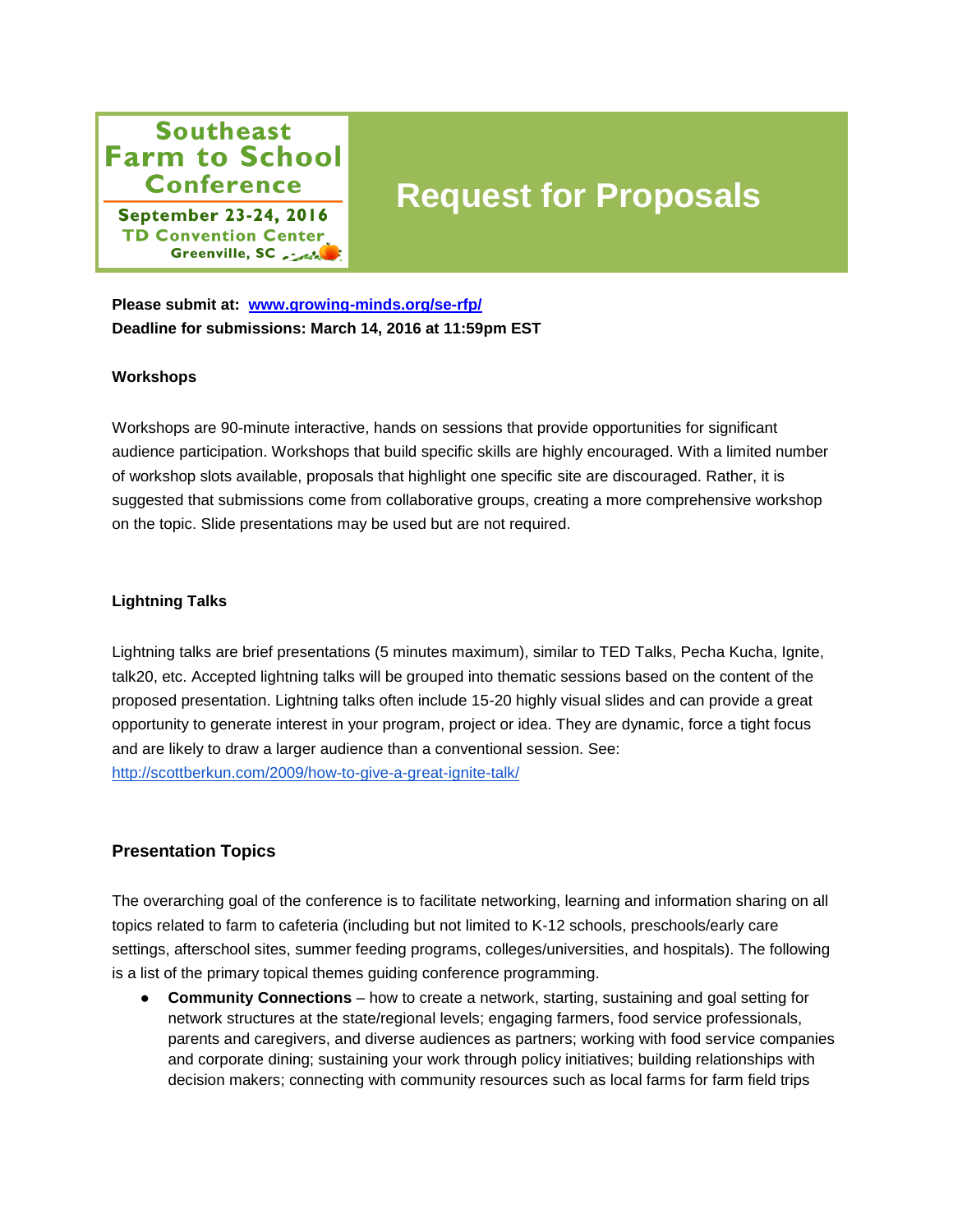- **Local Procurement and Cafeteria Connections** successful integration of local and sustainable products in institutional settings; utilizing geographic preference; local procurement strategies and guidelines within federal nutrition programs; nutrition and sustainability guidelines; how school food works
- **School Gardens** gardens as classrooms; sustainability of garden programs; food safety and school gardens; hospital and other on-site gardens and farms; cooking in the classroom with garden produce
- **Farm to Preschool / ECE**  all early care and education settings; successful procurement models and strategies; edible education/activities for the youngest; caregiver, family and community engagement; training and resources for providers
- **Getting Started -** workshops for individuals who are new to the farm to school movement; farm to school 101; different program models
- **Messaging and Communication -** telling your farm to school story; social media; working with the media; National Farm to School Month campaign

### **Lead Presenter**

First Name Last Name **Title Organization** Address Line 1 Address Line 2 **City State** Zip Phone Number Email Address

Lead Presenter Bio

1) Suggested Session Title

2) Session Type Workshop Lightning talk

#### 3) Suggested Session Description

4) Presentation Topic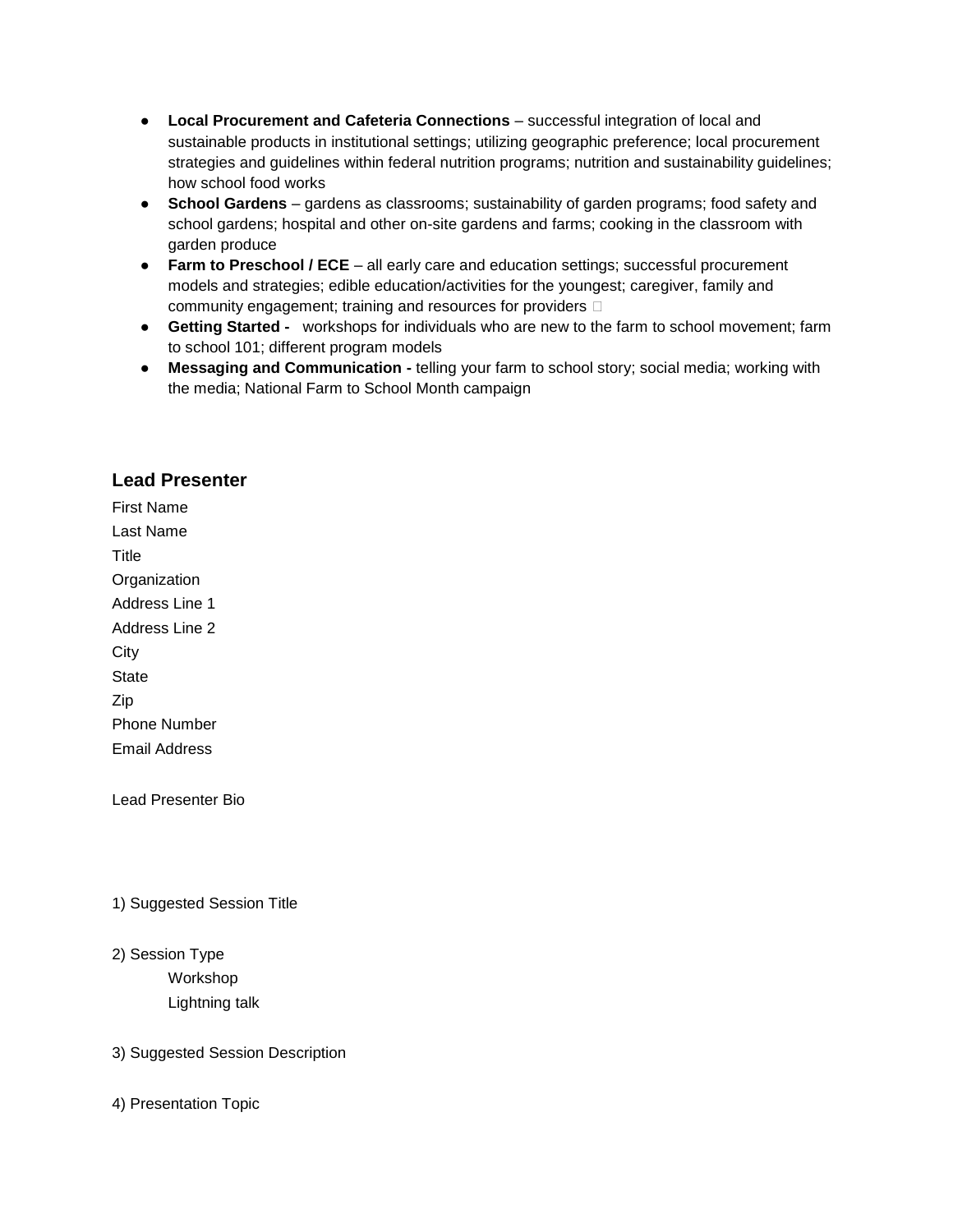Community Connections Local Procurement and Cafeteria Connections School Gardens Farm to Preschool / ECE Getting Started Messaging and Communication

5) How will you engage the audience in an interactive activity?

- 6) Area(s) of farm to school covered Edible Gardens Farm Field Trips Local food in the Cafeteria Cooking in the Classroom
- 7) Content level Beginner Intermediate
	- Advanced

8) "After this presentation, the attendee will be able to..."

9) Do you have any audio-visual needs for this proposed workshop?

10) Is there any other information you would like to share about your session proposal?

## **Additional Presenter Information**

Workshops are encouraged to have at least two presenters. Workshops may not have more than four presenters, or three presenters plus a moderator.

First Name Last Name **Title Organization** Address Line 1 Address Line 2 **City State** Zip